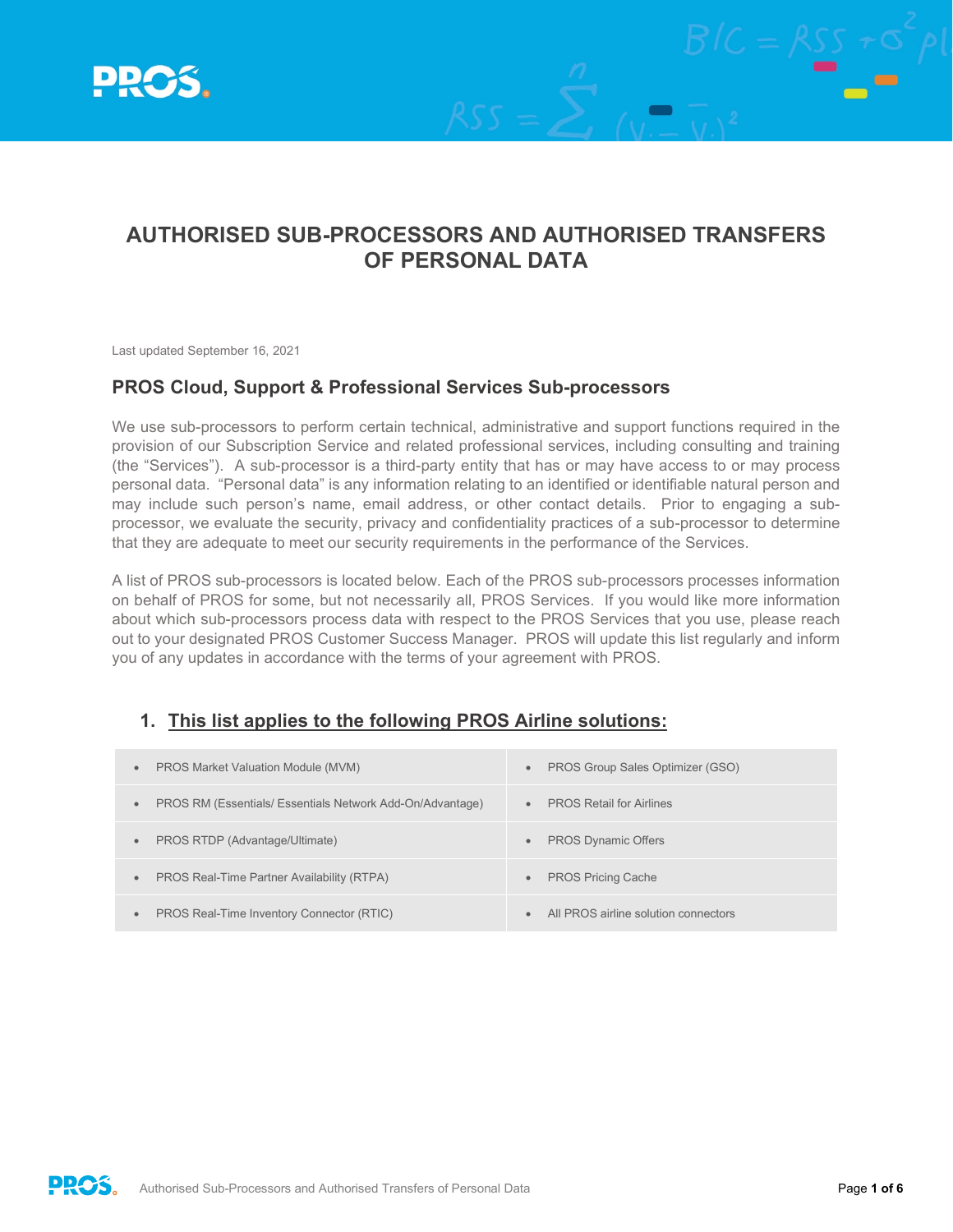# **Infrastructure & Other Sub-processors**

| <b>Legal Entity</b>                                   | <b>Entity</b><br><b>Location</b> | <b>Service Locations</b>                                                                                                                                                                                                                                                                                                                                        | <b>Role</b>                                                                                                                                                                                                        | <b>Customer Data</b><br><b>Processed</b>                                                                                                                                                                                                                               | <b>Transfer</b><br><b>Mechanism</b>                 |
|-------------------------------------------------------|----------------------------------|-----------------------------------------------------------------------------------------------------------------------------------------------------------------------------------------------------------------------------------------------------------------------------------------------------------------------------------------------------------------|--------------------------------------------------------------------------------------------------------------------------------------------------------------------------------------------------------------------|------------------------------------------------------------------------------------------------------------------------------------------------------------------------------------------------------------------------------------------------------------------------|-----------------------------------------------------|
| Acquia Inc.                                           | United<br><b>States</b>          | <b>United States</b>                                                                                                                                                                                                                                                                                                                                            | <b>Hosting Services</b><br>for PROS<br>Customer portal.<br>PROS Connect.                                                                                                                                           | No access to Customer<br>Data. Hosting Service<br>only.                                                                                                                                                                                                                | <b>EU Standard</b><br>Contractual<br><b>Clauses</b> |
| Message<br>Systems, Inc.<br>(dba<br>SparkPost)        | United<br><b>States</b>          | Ireland<br><b>United Kingdom</b><br><b>United States</b>                                                                                                                                                                                                                                                                                                        | E-mail messaging<br>services provider<br>used to provide<br>notifications to<br>Customers' end-<br>users.<br>Handles all<br>notifications<br>delivered through<br><b>PROS Customer</b><br>portal, PROS<br>Connect. | Contact details of<br>Customers' end- users,<br>including travel agents<br>and Users of the<br>Service.<br>For the notifications:<br>email addresses of<br>Users and customer<br>emplovees who have<br>registered to receive<br>notifications through<br>PROS Connect. | <b>EU Standard</b><br>Contractual<br><b>Clauses</b> |
| <b>Microsoft</b><br>Corporation                       | United<br><b>States</b>          | Microsoft hosts data on behalf<br>of PROS in Azure data<br>centers in Europe, North<br>America, Australia and Middle<br>East. Microsoft operates a<br>global network of data centers<br>and management and support<br>facilities, and processing may<br>take place in any jurisdiction<br>where Microsoft or its sub-<br>processors operate such<br>facilities. | Cloud hosting and,<br>if requested by<br>Customer.<br>credential<br>authentication<br>services.                                                                                                                    | No access to Customer<br>Data. Hosting Service<br>only - unless Customer<br>has requested<br>credential<br>authentication services.                                                                                                                                    | <b>EU Standard</b><br>Contractual<br>Clauses        |
| SoftLayer<br>Technologies,<br>Inc., an IBM<br>company | United<br><b>States</b>          | SoftLaver hosts data on behalf<br>of PROS in data centers in<br>North America and Europe.<br>SoftLayer operates a global<br>network of data centers and<br>management and support<br>facilities, and processing may<br>take place in any jurisdiction<br>where SoftLayer or its sub-<br>processors operate such<br>facilities.                                  | Cloud hosting.                                                                                                                                                                                                     | No access to Customer<br>Data. Hosting Service<br>only.                                                                                                                                                                                                                | <b>EU Standard</b><br>Contractual<br><b>Clauses</b> |

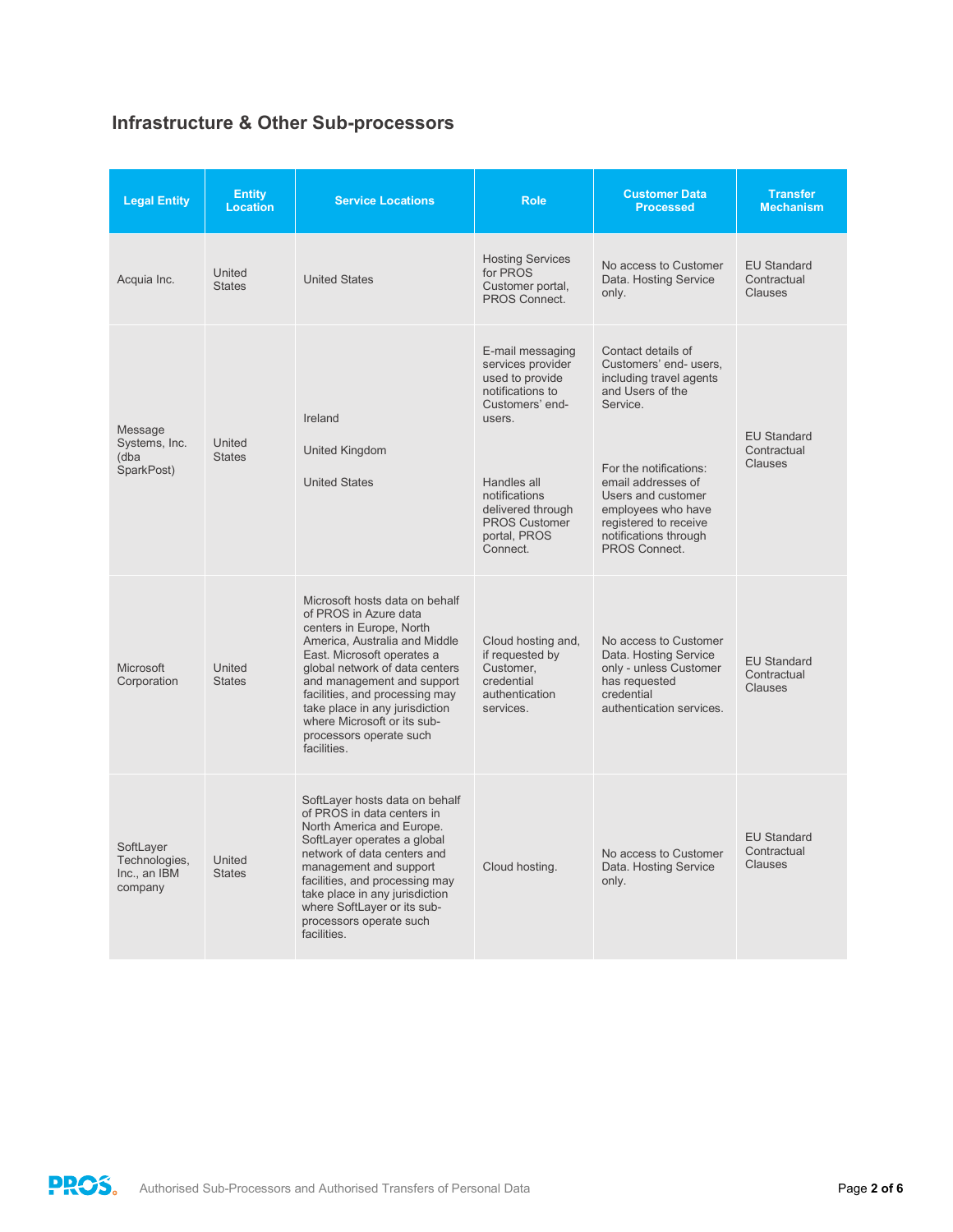### **Professional Services Sub-processors**

Our Professional Services sub-processors have limited access to our Customers' information, including Customer Data. This limited access is granted on an as needed basis only with approval through PROS internal authorization systems. Access is automatically reneged on expiration of the system approval. With Customer permission, the Professional Services sub-processor may be provided access to Customer Data for the purpose of dealing with implementation requests.

| <b>Legal Entity</b>                                                                                  | <b>Entity Location</b>                                                                                             | <b>Service Locations</b>                                                           | <b>Role</b>                                                                                                                                                                                       | <b>Customer Data</b><br><b>Processed</b> | <b>Transfer</b><br><b>Mechanism</b>          |
|------------------------------------------------------------------------------------------------------|--------------------------------------------------------------------------------------------------------------------|------------------------------------------------------------------------------------|---------------------------------------------------------------------------------------------------------------------------------------------------------------------------------------------------|------------------------------------------|----------------------------------------------|
| Accenture LLP<br>Accenture<br>GmbH<br>Accenture AG                                                   | <b>Accenture LLP</b><br><b>United States</b><br>Accenture<br>GmbH<br>Germany<br><b>Accenture AG</b><br>Switzerland | <b>United States</b><br>PROS European based<br>Customers: Germany &<br>Switzerland | Training Customers' end-<br>users, consulting and<br>implementation services.<br>Accenture solely acts on<br>PROS' instructions and<br>can be viewed as part of<br>PROS' own operational<br>team. | All Customer<br>environments             | <b>EU Standard</b><br>Contractual<br>Clauses |
| Malmur<br>Consulting &<br>Services d.b.a.<br>Technologias<br>de Information<br>Malmur S.A de<br>C.V. | Mexico                                                                                                             | Mexico<br><b>United States</b>                                                     | Training Customers' end-<br>users, consulting and<br>implementation services.<br>Malmur solely acts on<br>PROS' instructions and<br>can be viewed as part of<br>PROS' own operational<br>team.    | All Customer<br>environments             | <b>EU Standard</b><br>Contractual<br>Clauses |

## **2. This list applies to the following PROS Products & Services:**

| $\bullet$ | Smart Price Optimization and Management (Essentials/ Advantage / Ultimate) | $\bullet$ | <b>PROS Opportunity Detection</b>    |
|-----------|----------------------------------------------------------------------------|-----------|--------------------------------------|
|           | Smart Configure, Price, Quote (Essentials/Advantage/Ultimate)              | $\bullet$ | <b>PROS Smart CPO</b>                |
| $\bullet$ | PROS Contribution Management System (CMS)                                  | $\bullet$ | PROS Real-Time Pricing Engine (RTPE) |
|           | <b>PROS</b> Integrate                                                      | $\bullet$ | <b>PROS Guidance</b>                 |
|           | <b>PROS Control</b>                                                        |           |                                      |

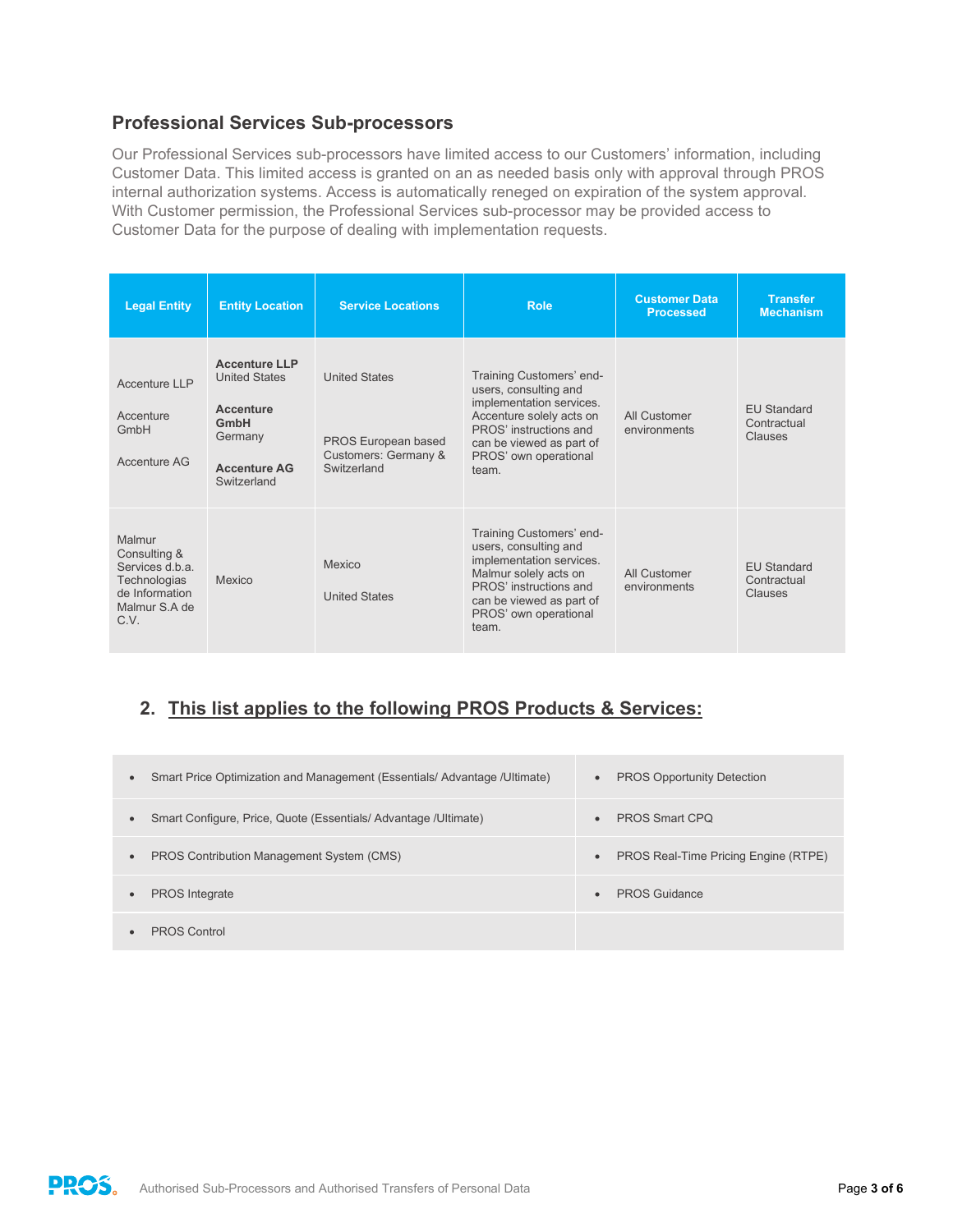# **Infrastructure & Other Sub-processors**

| <b>Legal Entity</b>                            | <b>Entity Location</b> | <b>Service Locations</b>                                                                                                                                                                                                                                                                                                                                       | <b>Role</b>                                                                                                                                                               | <b>Customer Data</b><br><b>Processed</b>                                                                                                            | <b>Transfer</b><br><b>Mechanism</b>                                                             |
|------------------------------------------------|------------------------|----------------------------------------------------------------------------------------------------------------------------------------------------------------------------------------------------------------------------------------------------------------------------------------------------------------------------------------------------------------|---------------------------------------------------------------------------------------------------------------------------------------------------------------------------|-----------------------------------------------------------------------------------------------------------------------------------------------------|-------------------------------------------------------------------------------------------------|
| Acquia Inc.                                    | <b>United States</b>   | <b>United States</b>                                                                                                                                                                                                                                                                                                                                           | <b>Hosting Services for</b><br>PROS Customer portal,<br>PROS Connect.                                                                                                     | No access to<br>Customer Data.<br><b>Hosting Service</b><br>only.                                                                                   | <b>EU Standard</b><br>Contractual<br><b>Clauses</b>                                             |
| Message<br>Systems, Inc.<br>(dba<br>SparkPost) | <b>United States</b>   | Ireland<br>United Kingdom<br><b>United States</b>                                                                                                                                                                                                                                                                                                              | Handles all notifications<br>delivered through PROS<br>Customer portal, PROS<br>Connect.                                                                                  | Email addresses of<br>Users and<br>Customer<br>employees who<br>have registered to<br>receive notifications<br>through PROS<br>Connect.             | <b>EU Standard</b><br>Contractual<br><b>Clauses</b>                                             |
| <b>Microsoft</b><br>Corporation                | <b>United States</b>   | Microsoft hosts data on<br>behalf of PROS in data<br>centers in Europe. North<br>America, Australia and<br>Middle East.<br>Microsoft operates a<br>global network of data<br>centers and management<br>and support facilities, and<br>processing may take<br>place in any jurisdiction<br>where Microsoft or its<br>sub-processors operate<br>such facilities. | Cloud hosting and, if<br>requested by Customer,<br>credential authentication<br>services.                                                                                 | No access to<br>Customer Data.<br><b>Hosting Service</b><br>only - unless<br>Customer has<br>requested<br>credential<br>authentication<br>services. | <b>EU Standard</b><br>Contractual<br>Clauses                                                    |
| Salesforce.com.<br>Inc.                        | <b>United States</b>   | Salesforce hosts data on<br>behalf of PROS in data<br>centers in the United<br>States and Europe.<br>Salesforce operates a<br>global network of data<br>centers and management<br>and support facilities, and<br>processing may take<br>place in any jurisdiction<br>where Salesforce or its<br>sub-processors operate<br>such facilities.                     | Cloud hosting: CRM and<br>platform services<br>provider for certain<br>PROS Smart CPO<br>Customers that do not<br>have an independent<br>relationship with<br>Salesforce. | No access to<br>Customer Data<br><b>Hosting Service</b><br>only.                                                                                    | <b>EU Standard</b><br>Contractual<br><b>Clauses</b><br><b>Binding</b><br><b>Corporate Rules</b> |

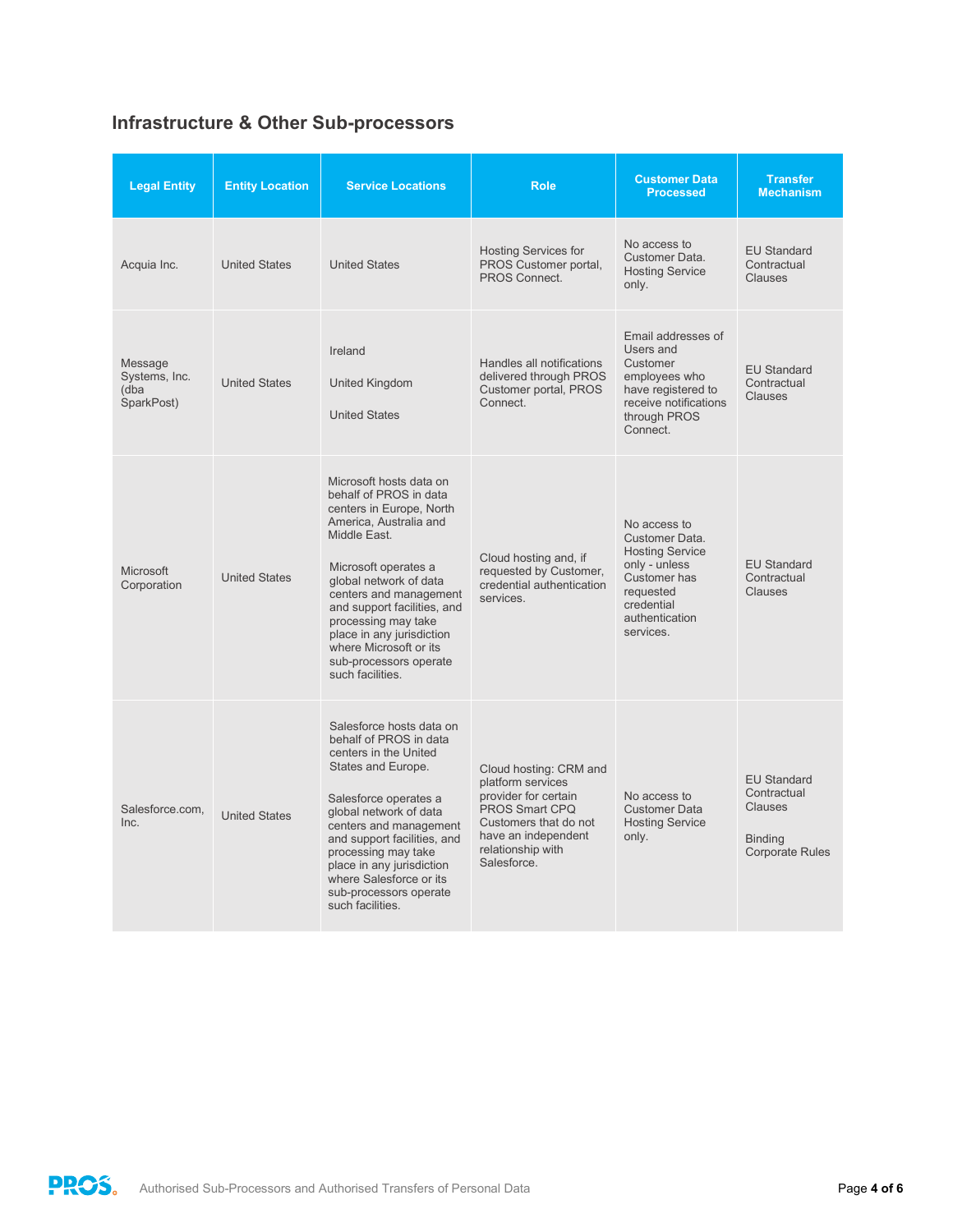### **Professional Services Sub-processors**

Our Professional Services sub-processors have limited access to our Customers' information, including Customer Data. This limited access is granted on an as needed basis only with approval through PROS internal authorization systems. Access is automatically reneged on expiration of the system approval. With Customer permission, the Professional Services sub-processor may be provided access to Customer Data for the purpose of dealing with implementation requests.

| <b>Legal Entity</b>                                   | <b>Entity Location</b>                                                                                             | <b>Service Locations</b>                                                                                                                        | <b>Role</b>                                                                                                                                                                                                | <b>Customer Data</b><br><b>Processed</b> | <b>Transfer</b><br><b>Mechanism</b>                                                      |
|-------------------------------------------------------|--------------------------------------------------------------------------------------------------------------------|-------------------------------------------------------------------------------------------------------------------------------------------------|------------------------------------------------------------------------------------------------------------------------------------------------------------------------------------------------------------|------------------------------------------|------------------------------------------------------------------------------------------|
| Accenture<br>LLP<br>Accenture<br>GmbH<br>Accenture AG | <b>Accenture LLP</b><br><b>United States</b><br>Accenture<br>GmbH<br>Germany<br><b>Accenture AG</b><br>Switzerland | <b>United States</b><br><b>PROS European based</b><br>Customers: Germany &<br>Switzerland                                                       | <b>Training Customers'</b><br>end-users, consulting<br>and implementation<br>services. Accenture<br>solely acts on PROS'<br>instructions and can be<br>viewed as part of<br>PROS' own operational<br>team. | All Customer<br>environments             | FU Standard<br>Contractual<br><b>Clauses</b>                                             |
| Capgemini<br>Technology<br><b>Services</b>            | France                                                                                                             | France                                                                                                                                          | <b>Training Customers'</b><br>end users, consulting<br>and implementation<br>services. Capgemini<br>solely acts on PROS'<br>instructions and can be<br>viewed as part of<br>PROS' own operational<br>team. | All Customer<br>environments             | N/A                                                                                      |
| Ernst &<br>Young LLP                                  | <b>United States</b>                                                                                               | Global (location will<br>depend on Customer<br>location; please contact<br>vour PROS' Customer<br>Success Manager for<br>more specific details) | <b>Training Customers'</b><br>end-users, consulting<br>and implementation<br>services. E&Y solely<br>acts on PROS'<br>instructions and can be<br>viewed as part of<br>PROS' own operational<br>team.       | All Customer<br>environments             | <b>FU Standard</b><br>Contractual<br>Clauses<br><b>Binding Corporate</b><br><b>Rules</b> |